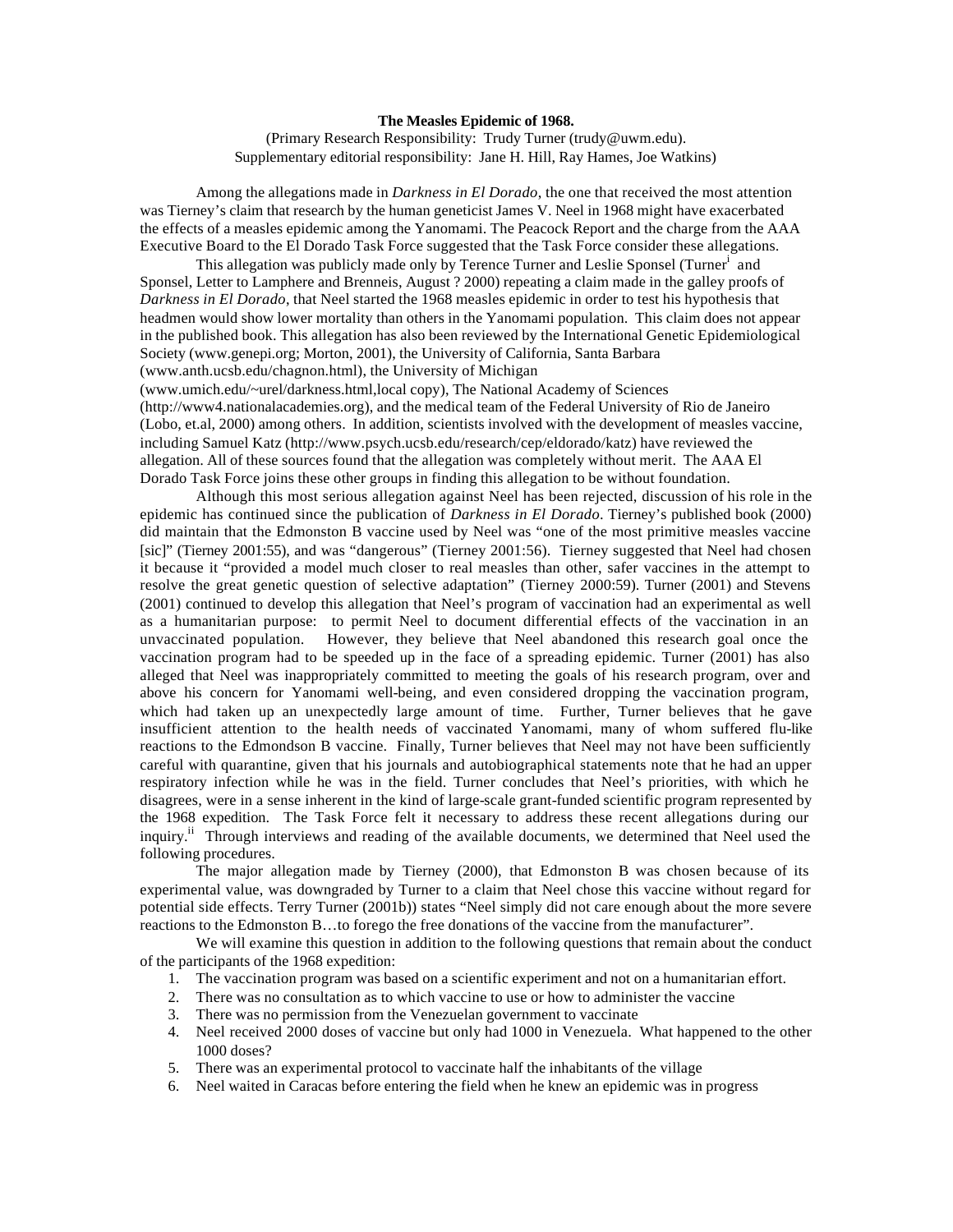- 7. Neel was in conflict because he was more interested in the science than in the humanitarian efforts to help the Yanomami
- 8. Neel had an upper respiratory infection when he entered the field, thus evidencing little concern for the health of the Yanomami.
- 9. Neel did not have informed consent for his collections..
- 1. The measles vaccination program was part of a scientific experiment and not a humanitarian effort.

Neel discusses a vaccination program beginning in 1967. Blood samples taken during the 1966/67 field season were tested for antibodies to measles and other infectious diseases (Neel, et al., 1970). There is no mention in the correspondence, field diaries or grant proposals to the Atomic Energy Commission (Atomic Energy Commission AT(11-1)-405,1960 (Continuations 1961, 1962); AT(11-1)-942,1965; AT(11-1)-1552,1966; AT(11-1)-1552,1967; AT(11-1)-1552,1968; AT(11-1)-1552,1969; AT(11-1)- 1552,1971; AT(11-1)-1552,1972; AT(11-1)-1552,1973) that there is any experimental protocol regarding the measles inoculations. Indeed, it seems to be completely a humanitarian effort.

Some of the relevant documents in the Neel papers include the following. In March 10, 1967 Neel writes to Hawkins asking about inoculating for smallpox, tuberculosis and measles: Measles vaccination the most difficult because it must be kept frozen and the most expensive.

Neel's 15 September 1967 correspondence to Hingson is indicative of his understanding the importance of inoculating "virgin soil" populations: "We would welcome the opportunity to inoculate against [measles, smallpox, pertussis, tuberculosis] (assuming the Indians…would accept this)." He specifically addresses the notion of humanitarian concerns that are not in conflict with his scientific mission: "In addition to our scientific interests…we are impressed by the humanitarian opportunity here. As you must know, when a group such as this comes in contact with our culture, the decimation is fearful to behold."

A later letter from Neel (19 September 1967) to missionary Daniel Shaylor expresses the same concerns for the health of the Yanomami: "measles and whooping cough, not to mention smallpox and tuberculosis have not reached these Indians to any significant extent, and we are considering whether we could do some type of inoculation which would minimize the effects of these diseases when they finally do reach the Indian."

On November 21, 1967 Neel writes to Shaylor "Although our orientation is primarily research, we also are quite concerned with the humanitarian implications of extending proper medical services to the Indian, and would try very hard to lay a vaccination program onto our medical studies."

2. There was no consultation on which vaccine to administer.

As soon as Neel realized that measles was an imminent threat to the population he actively sought donations of measles vaccine. After his return from the field, he continued to try to get additional donations of vaccine. In April, 1968 Neel states that the CDC told him which companies to approach.

On April 22, 1968 Neel writes to Roche "Following receipt of your phone call, I contacted our Communicable Disease Center in Atlanta, Georgia, who suggested that I turn to Merck, Sharpe and Dohme, and to Philips Roxanne."

Neel attended a meeting at the CDC before he left for the field in November, 1967. Lindee (2001) indicates that he discussed vaccines and the vaccination process with them. He received gamma globulin from Parke Davis to administer with the measles vaccine to reduce side effects.

There have been numerous responses from epidemiologists and measles experts that Edmonston B was in use during the time period and was a reasonable choice (see IGES, NAS, Katz references cited previously). In addition, in April of 1968, Merck-- the manufacturer of the Schwarz vaccine -- appeared to be in a contractual agreement with the Venezuelan government and did not want to jeopardize this with a donation to Neel.

It should be noted that Neel had very little time to arrange for a large donation of vaccine. Shaylor wrote to Neel late in November about a measles outbreak. Neel was leaving for the field early in January. Also, there was no money for the purchase of the expensive measles vaccines and Neel was dependent on donations.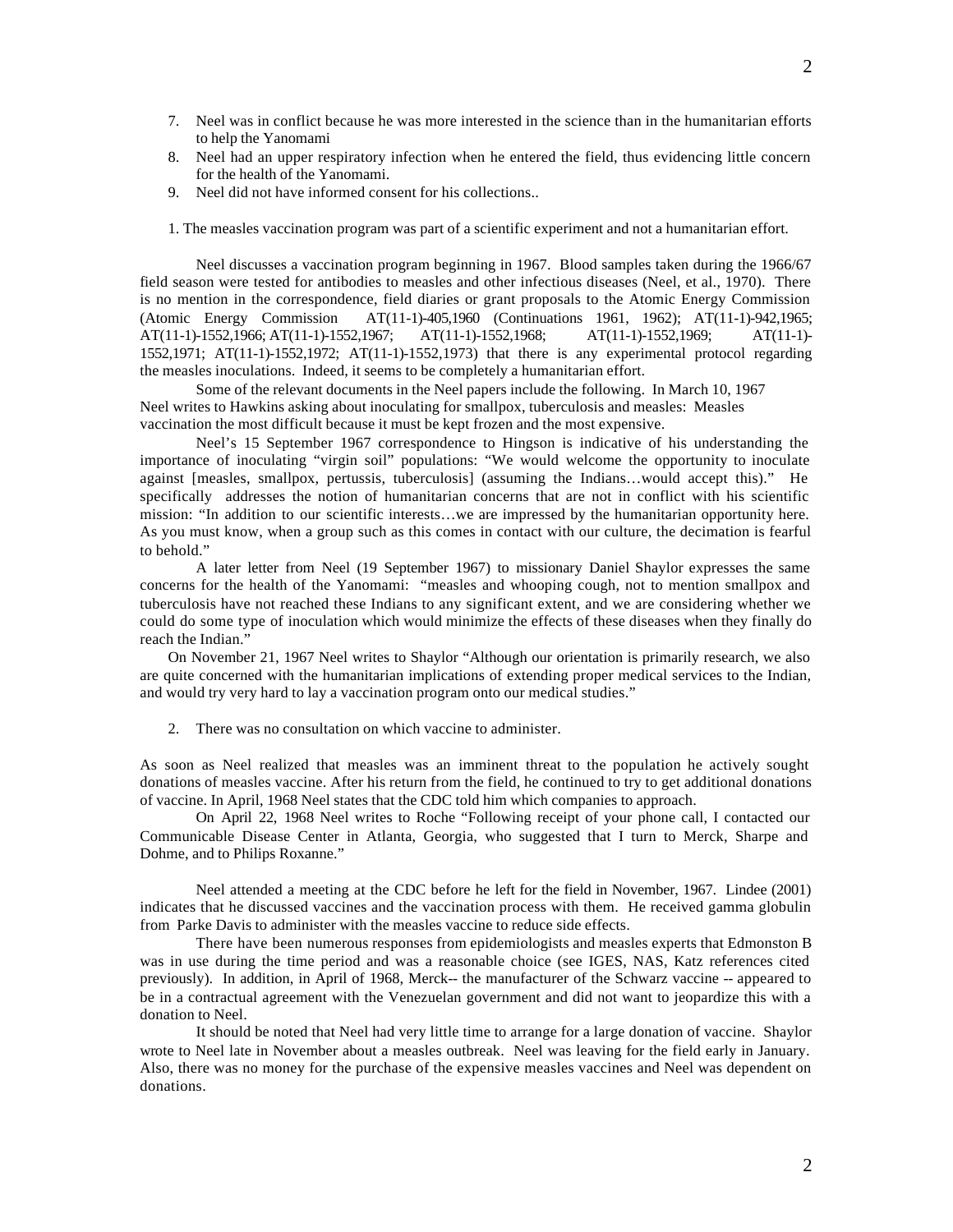It probably took at least a week for Neel to receive this.

On December 11, 1967 Shaylor wrote to Neel: Reports of measles coming down the Orinoco from Brazil

After receiving the information from Shaylor Neel contacted several pharmaceutical manufacturers and got 2000 donated doses (received on December 19, 1967) of Edmonston B vaccine.

3. There was no permission from the Venezuelan government to vaccinate.

On December 11, 1967 Neel wrote to Miguel Layrisse, a human geneticist at the Venezuelan Institute for Scientific Investigations (IVIC):

"I believe I can obtain about 2000 immunizing doses of vaccine free.CAN YOU OBTAIN PERMISSION FROM THE VENEZUELAN GOVERNMENT FOR US TO VACCINATE ALL THE INDIANS WE COME IN CONTACT WITH?"

There is an undated hand-written note that corresponds to this letter from Layrisse. It states in language that mimics the Neel letter:

"Agree bring 2000 immunizing doses measles vaccine"

This is not to be confused with the dated permission from Marcel Roche (another IVIC scientist) in 1968 concerning an additional donation of vaccine.

4. Neel received 2000 doses of vaccine. He brought 1000 into Venezuela. What happened to the other 1000 doses

On January 11, 1968 Neel was in Washington and dropped off 1000 doses in Georgetown. These were transferred to a representative of the Unevangelized Fields Missions (UFM) to be carried to Boa Vista and the Yanamomi there. This is confirmed in two places; by a letter from Napoleon Chagnon to Dan Shaylor (December 20, 1967) saying they would be dropping 1000 doses off in Georgetown and by an entry in Neel's field diary. 1000 doses were carried by Neel into Venezuela

This is not to be confused with the April 26, 1968 correspondence (Neel to Philips Roxanne Corporation) which discusses sending another 2000 doses to Venezuela. These doses are the ones that are about to expire and the company suggests doubling the dose, thereby effectively leaving Neel with only 1000 vaccinations (April 22, 1968 Neel to Roche).

5. There was an experimental protocol to vaccinate half the villages.

This idea originates with the January 9 letter from Willard Centerwall (one of the physicians who accompanied the 1968 expedition) purportedly accompanying the 1000 doses of vaccine given to the UFM missionaries. The major points of the protocol are:

- 1. Avoid vaccinating infants, especially under one year of age, tuberculosis patients, acutely ill people, and persons who are old and/.or infirm.
- 2. Vaccinate only half of the able-bodied village population at one time so the unvaccinated individuals will be able to care for the needs of the vaccinated ones.
- 3. Vaccinate populations which can be observed during the resting period (8-12 days post vaccination) so that any high fevers can be treated with aspirin and fluids and any bacterial complications can be treated with antibiotics or sulfa drugs.
- 4. Alert the people being vaccinated that they may feel a bit ill from the vaccination, but not as badly as the disease from which they are being protected.

This is not a research or experimental protocol, but a specific protocol for vaccinating in the field. There is a written addendum at the bottom of the page- if possible compare the reactions of the two makers of the vaccine-canine kidney or egg culture. This is a procedural reporting of information.

Both manufacturers of measles vaccine recommended the administration of 0.01cc/lb of body weight of measles immune globulin (MIG) to reduce the effects of the measles vaccine. The maximum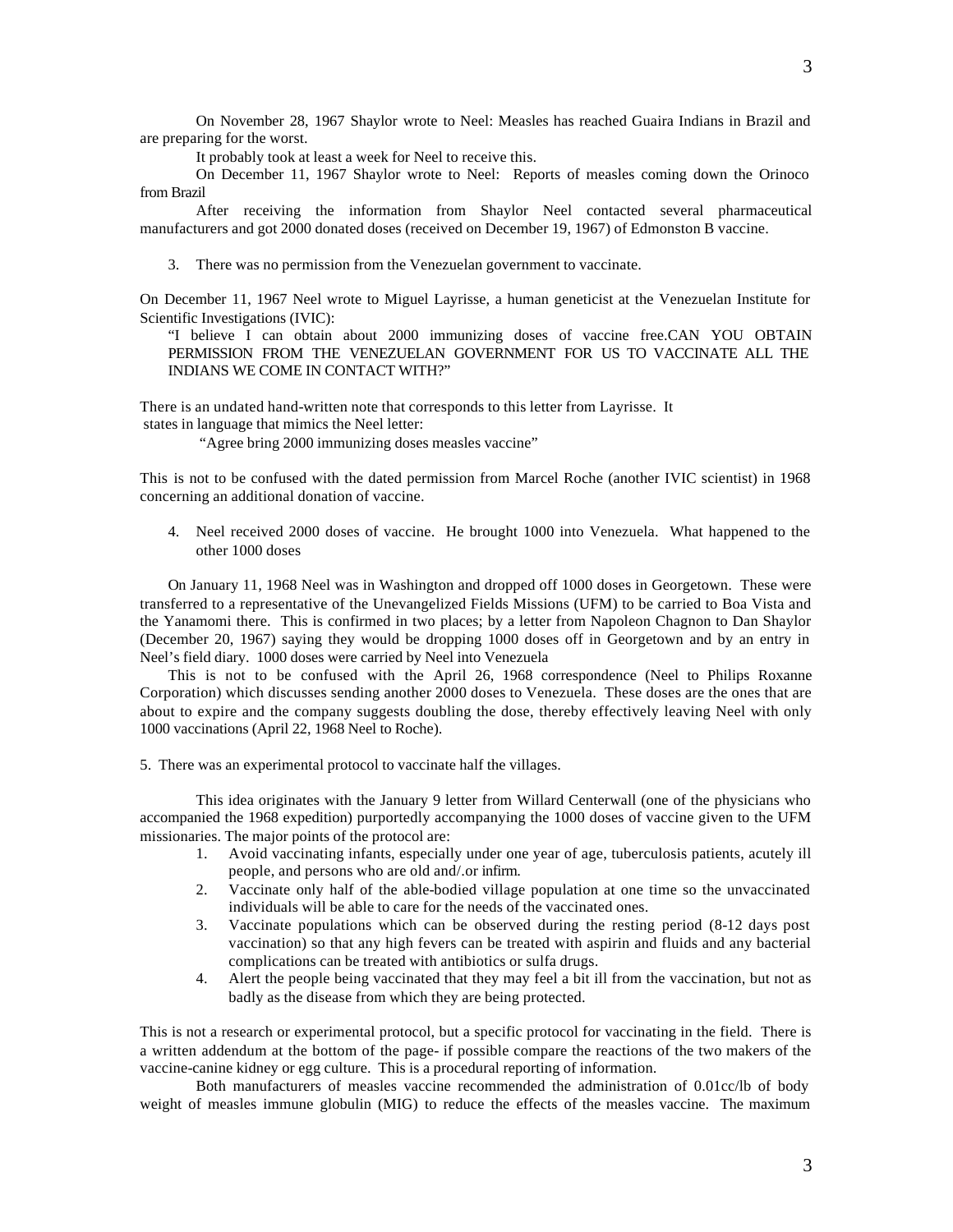dose stated is 0.5cc per individual. This dosage is based on trials with children up to a maximum weight of 50 lbs. There had been no studies of the mediating effects of MIG in adults, since adults had either been vaccinated as children or had had measles and were immune. Neel was sent 1000 doses of MIG which translated into 500cc of material. Centerwall noted in the January 10 letter to Francis Black, Associate Professor, Department of Epidemiology and Public Health, New Haven, CT, that this dosage would not be adequate to attend to the needs of adult Yanomami who weighed more than 50 lbs. His letter states:

We have been able to look up most of the references relative to this and find as you suspected no support for 0.5cc of gamma globulin being adequate for measles vaccine modification for average adults. It would appear that the 0.01 cc per pound of body weight or 0.5 cc per individual statement refers mainly to children although it is not so stated and is thus ambiguous. We plan to avoid vaccinating the very young, the old and the acutely ill and will graduate our dosages as best we can on the remainder covering half villages at a time and following with aspirin where possible and when needed.

This implies that in the days before they left for the field they realized they did not have adequate supplies of gamma globulin and decided to do the best they could.

There is no evidence in the field notes that the team followed the half village procedure. In fact, once the epidemic arrived, the field team vaccinated everyone in the villages. The field notes also indicate that the vaccine was given with gamma globulin everywhere but at Ocamo.

6. Neel waited in Caracas for two weeks before entering the field.

Neel's field notes indicate that they spent time in Caracas waiting for transport to the field. They also document his frustration with not being able to get to the field sooner.

7. Neel was in conflict because he was more interested in science than in effort to give humanitarian aid to the Yanomami.

This statement can be found in Turner's recent work. Turner's position is actually a rather nuanced one, that

'"science" on the scale of the AEC Orinoco expedition, is not merely an ideal system of abstract truths nor an activity of isolated, autonomous individuals, but a complex social activity, shaped by the collective institutions and sociopolitical conditions that make scientific research possible" (Turner 2001a:59).

Within this social field,

"The relative priority Neel attached to the fulfillment of what he deemed to be the essential parts of his research program ... over the medical needs of the Yanomami ... was to a large extent a function of the institutional requirements, pressures and expectations of government-funded Big Science" (Turner 2001a:59).

Turner bases much of his argument for Neel's ambivalence about the priority of Yanomami medical needs on the following statement in Neel's field notes, especially the last three words:

Thus, I will get stools and soils while Bill does PE for three to four days-then we get blood, saliva, urine (? +dermat.), then inoculate if at all (5 February 1968 entry in field notes:80).

We suggest an alternate reading of the phrase "if at all", as follows.

It is important to note that Neel addresses the vaccinations specifically as a "a gesture of altruism and conscience" (5 February 1968 entry in field notes: 79) Likewise, he notes how frustrating this vaccination process is: "more of a headache than bargained for." However, he *never* suggests that he ever "seriously considered jettisoning the 'altruism and conscience' of the vaccination campaign and [abandon] the vaccinations altogether" (Turner, 2001b: 33); he does, however, clearly state in frustration that he would like to put the vaccinating into the "hands of the missionaries." Moreover, the context of "if at all" must account for the fact that the Indians had a history of fleeing those administering the vaccinations: "they took off in fright when they heard we were giving inoculations" (1 Feb. 1968 entry in field notes: 76). Neel's note about vaccinating "if at all," administering the vaccinations "at the very last." (5 February 1968 entry in field notes: 79), or placing the vaccinations into the hands of the missionaries may be simply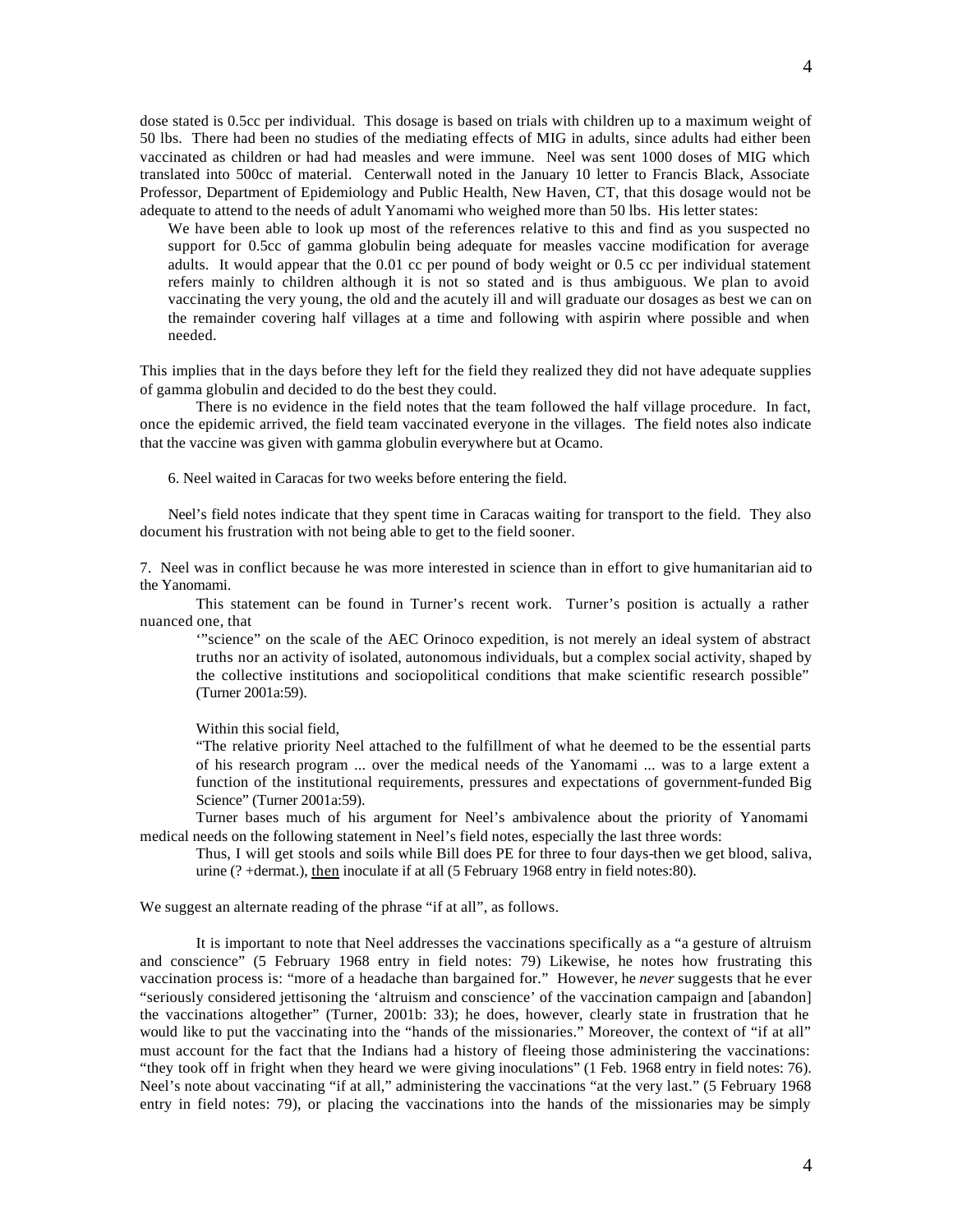addressing this problem of "flight," and have no reference at all to any ambivalence on Neel's part about the vaccination program.

It should also be noted that this was all written before Neel was aware of the magnitude of the epidemic and before the "all-Orinoco" plan was devised. Once he was aware of the magnitude of the epidemic he immediately took steps to prevent further spread of measles. At this point, he gives preventative doses of MIG to those exposed, not yet sick, but not vaccinated. He also administers penicillin to those who are most ill. Neel clearly had a concern for the health of the Yanomami. This is documented by Salzano and Callegari-Jacques (1988) and Neel (1994) who discuss the various tests and other health measures they provided.

## 8. Neel had an upper respiratory infection and was not concerned with the health of the Yanomami

There is a good deal of information suggesting that Neel gave the health of the Yanomami a very high priority, quite apart from the vaccination program itself. We have not yet contacted medical experts who might help us address the problem of possible contagion to the Yanomami from James Neel's upper respiratory infection, mentioned several times in his field notes as producing annoying symptoms while he was in the field in 1968. We note that the question of whether Neel's URI represented a significant source of contagion while he was in the field, raised by Turner (2001a:33-34, 2001b:16-17), remains open. However, the general picture that has emerged from our inquiry is that Neel was careful about medical and quarantine issues.

Ernesto Migliazza, a member of the 1968 expedition, recalls that Neel never entered a new village without taking an M.D. with him and was punctilious in caring for the sick. On first arrival in a new village, medical doctors treated the sick. The doctors then helped in taking samples (blood, stool, saliva, and urine). Three doctors (in addition to Neel himself) were with the expedition, Dr. Marcel Roche, Dr. Willard Centerwall, and Dr. Bill Oliver. In his written report to the task force (Migliazza 01-07-23), Migliazza states that before leaving the U.S. every member of the expedition had a complete medical workup at the University of Michigan hospital, including x-rays, stool and urine samples, and half a dozen vaccinations. Members who were not health care practitioners received training in first aid, and all members received cultural training.

 James V. Neel, Jr., MD (Telephone conversation with Hill, ? May 2001) recalls that on the expedition on which he accompanied his father, Neel had sick call every morning, left the expedition group in order to attend to medical emergencies (e.g. problematic childbirth), and insisted that JVN Jr. could not join his father's research team until he could contribute medical skills legally.

One kind of evidence for Neel's ambivalence about the priority of Yanomami health Turner (2001a, 2001b) was that Neel's group did not respond adequately to vaccine reactions that left Yanomami feverish and sick. The task force believes that Turner's concerns include a contradiction. Turner believes that the team should have abandoned its research schedule to, on the one hand, vaccinate as many people as possible, and, the other hand, to remain in individual villages to treat people with severe vaccine reactions. The expedition consisted of only eight or nine members, so could not really satisfy both concerns. It is likely that pursuing either strategy would have led to problems on the other front.

The view of the Task Force is that Neel and his expedition, dealing with an extraordinarily difficult situation, did the best that they possibly could to address the emergency. However, the experience of the 1968 expedition is indeed an instructive one, and requires us to reflect on its significance for anthropological practice. Can anthropologists be trained to respond more effectively to such emergencies? Should they be so trained? The AAA Committee on Ethics Draft "Guidelines for determining what constitutes a health emergency and how to respond in the course of anthropological research with human subjects" provides a very useful framework within which these questions can be discussed.

Beyond addressing health emergencies, the task force believes that anthropological procedures for work among populations with high levels of health risk require extensive discussion. Anthropologists working among such people might wish to work in teams with health practitioners or seek for themselves appropriate nursing and/or medical education and take adequate medical supplies with them to the field. However, the most practical solution is probably for anthropologists to (a) become thoroughly familiar, through sound research, with the health needs of indigenous populations so that they can give competent advice (cf. Hurtado, Hill, Kaplan and Lancaster 2001), and (b) join in vigorous advocacy for indigenous peoples before their governments. The national professional associations may wish to set up formal